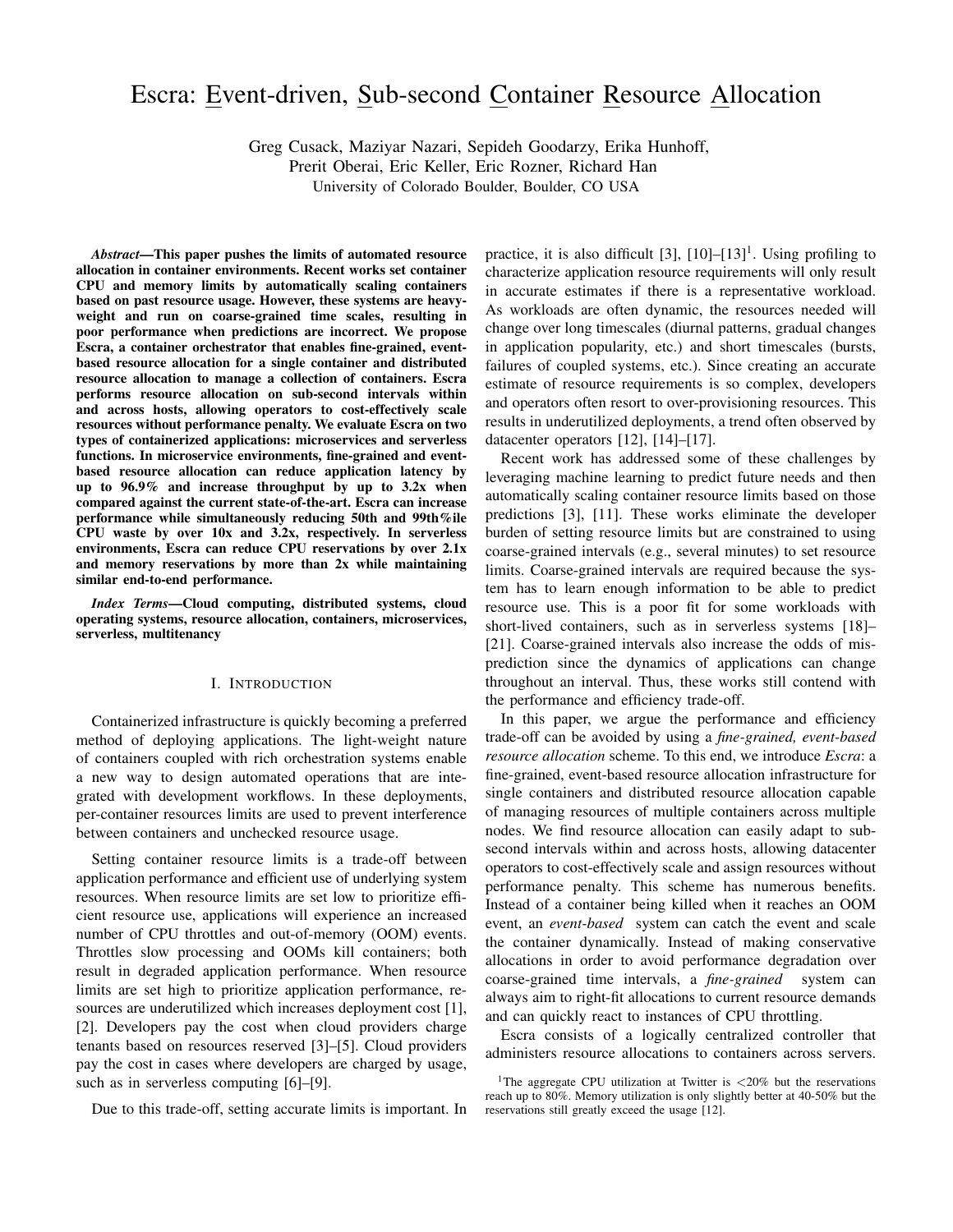Each server is instrumented with kernel hooks and runs an agent process that applies resource decisions and reports container usage to the controller. A *Distributed Container* abstraction enforces resource isolation by enforcing per-application resource limits, similar to Resource Quotas found in other container orchestration systems [22]–[25]. In these systems, Resource Quotas are enforced at the admission control stage. However, unlike Resource Quotas, a Distributed Container enforces resource limits both at deployment and throughout the lifetime of a container, allowing containers belonging to the same tenant to share compute resources across hosts on the order of milliseconds. Runtime limit enforcement enables Escra to fully utilize the per-application limit even when some containers are using less than their initial deployment allocation. The contributions of our work are as follows:

- We expose fine-grained telemetry data from Linux's Completely Fair Scheduler (CFS) [26]. This allows Escra to quickly track and react to actual resource needs, resulting in both high performance (low latency and high throughput) *and* low cost (minimal slack<sup>2</sup>).
- We implement event-based memory scaling and periodic memory reclamation. Escra uses memory scaling to increase container memory upon an OOM event, rather than allowing the container to be killed. Periodic memory reclamation increases application memory efficiency.
- We show Escra is effective by comparing slack, latency, and throughput performance to recently proposed systems. We reduce application latency by up to 96% while increasing throughput up to 3.2x over a state of the art container orchestrator. These low latency and high throughput rates are achieved while simultaneously reducing the median CPU and memory slack by over 10x and 2.5x, respectively. We show the overhead from the central controller is minimal.
- We show Escra reduces slack and both CPU and memory reservations in serverless applications without increasing application latency, potentially reducing cost to both the developer and the infrastructure provider.

# II. RELATED WORK

Current container orchestration systems (Kubernetes [27], Borg [28], Mesos [29]) set static container resource allocations. Here we present recent works that instead dynamically scale containers and discuss the limitations of these systems.

Vertical Pod Autoscaler (VPA) VPA is a Kubernetes project that implements automated container scaling through a threshold-based scaling mechanism [25]. VPA sets a target resource utilization and an upper and lower bound on that utilization. When the container usage hits the upper threshold, VPA scales the container up. When the lower bound is hit, VPA scales the container down. VPA also has the capability to enforce per-application limits via Resource Quotas [22]. A resource quota is a hard resource limit on the aggregate

<sup>2</sup>Slack: a container's CPU or memory limit minus its CPU or memory usage

compute usage across all or a subset of deployments or services in a Kubernetes namespace.

Limitations of VPA VPA sets the upper and lower limit scaling bounds far apart. Since scaling a container requires a container restart, VPA only scales a container at most once per minute. The loose scaling-bound limit and infrequent container scaling results in high slack which translates to decreased costefficiency.

Autopilot Autopilot is a proprietary Google project that addresses the low cost-efficiency of static container deployments [3]. Autopilot runs a control loop that collects both per-second and five minute aggregated usage data from each container, analyzes it, and then makes a prediction on whether or not a container needs to be scaled. Autopilot uses machine learning predictions to scale container limits as frequently as every five minutes.

Limitations of Autopilot While Autopilot provides an automated mechanism to set limits, it does so at coarse-granularity which causes cost-efficiency and performance issues for two reasons. First, Autopilot's heavy-weight algorithm and periodic control loop prevent it from quickly responding to changes in workloads. As a result, resource predictions are forced to at least match the maximum predicted usage over the next allocation period (Autopilot uses a default 5-minute period). This leads to unnecessary slack. Second, because Autopilot relies solely on prediction, it is unable to correct inaccurate predictions even when resources are available. Inaccurate predictions can cause unnecessary OOMs and CPU throttles.

Firm Firm also uses machine learning to improve containerized application performance and cost-efficiency [11]. While Firm does attempt to minimize CPU reservations, the primary objective of Firm is to reduce service-level objective (SLO) violations. Firm minimizes SLO violations by intelligently multiplexing compute resources to optimize the critical path of an application. Firm is similar to Autopilot because it does not require a pod restart to scale container CPU resources and can update container limits automatically.

Limitations of Firm Firm does not implement seamless or automatic *memory* scaling, requiring users to set static limits. Firm shares the limitations of Autopilot regarding performance and cost-efficiency issues as both frameworks feature a coarsegrained, ML-based feedback loop.

# III. INTRODUCING ESCRA

Escra is a container resource allocation system that achieves high performance, cost-efficiency, and strong isolation. Escra automatically scales containers in a fine-grained manner, while providing strong isolation via a new abstraction called a Distributed Container. A Distributed Container allows containers belonging to the same tenant to dynamically share resources across multiple compute nodes while capping the overall aggregate resource usage for a given application or tenant at runtime.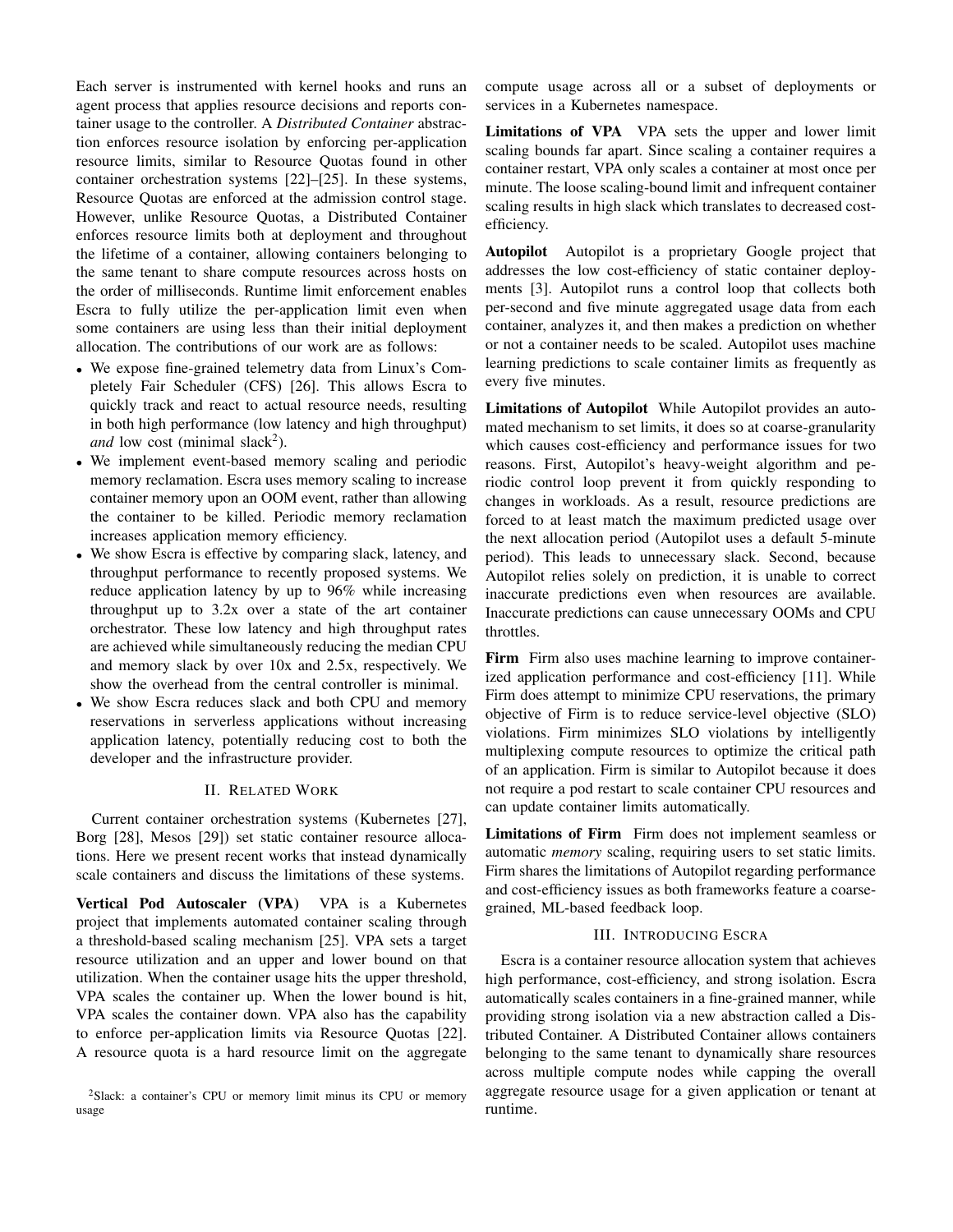

Fig. 1: Escra Architecture. A single control node manages and controls a set of containers distributed across multiple worker nodes.

Figure 1 shows a high-level view of the four key components in the Escra architecture. The Application Deployer and Container Watcher  $($ (1)) take a set of YAML files describing a set of Kubernetes deployments, services, and containers. The Application Deployer interfaces with the Kubernetes API to deploy containers. The Container Watcher monitors Escra containers and enables newly deployed containers to start streaming fine-grained telemetry to the Controller. The logically centralized Controller  $(2)$ ) handles the unique, finegrained telemetry sent from the kernel via kernel hooks on workers  $(3)$ . These kernel hooks obtain fine-grained scheduler data that is not available in user-space. A centralized controller model can be capable of scaling, as evidenced by production systems for datacenters [30] and geo-distributed network services [31]. The Resource Allocator  $(\mathcal{A})$  ingests telemetry from the Controller and makes per-container resource allocation decisions. Finally, similar to Kubernetes's per-node kubelet [27], an Agent is run on each host  $(\mathcal{S})$ . The Agent handles resource updates sent from the Controller and can dynamically scale both CPU and memory container limits without restart on the order of 100s of microseconds. In this section, we describe Escra's unique ability to make scaling decisions on a finegrained timescale and in an event driven manner. A complete description of Escra's architecture follows in Section IV.

To illustrate the benefits of fine-grained container resource allocation, we deployed and loaded a container with sysbench [32], saturating 1-4 CPUs at any one time. The trace of the application execution with Escra is shown in Figure 2. Escra tracks the exact resource needs on a rapid time-scale by reacting to container throttles and OOM events and adjusting resources based on information collected during each CPU



Fig. 2: Escra's CPU tracking ability under a dynamic workload

scheduling period and at OOM events. The implication of this fine-grained right-sizing is that Escra (1) significantly reduces slack and (2) simultaneously improves performance as applications are being allocated the resources they need rather than being throttled or killed due to OOMs. The remainder of this section provides further insights into how Escra achieves fine-grained resource allocation.

Per-period CPU Telemetry and Dynamic Reallocation Fine-grained telemetry data is required to minimize slack via fine-grained resource allocation. Our initial analysis of systems that aggregate CPU and memory data (cAdvisor [33], Prometheus [34], Kubectl [27], etc.) found they suffer from inefficiencies stemming from reliance on coarsegrained timescales. Allocating resources quickly is not useful if allocations are based on usage data that is stale or aggregated at insufficient levels. Our goal is to obtain near-instant usage information so Escra never operates on stale data. In order to obtain fine-grained CPU data, Escra uses kernel hooks into Linux's Completely Fair Scheduler (CFS). Upon deployment of each container, the Agent process creates a kernel socket for the container to use to report its metrics to the Controller. To implement fine-grained telemetry, containers report their per-period runtime statistics to the Controller at the end of each period. The telemetry data consists of the cgroup ID of the container, whether the container was throttled in the last period, and the amount of unused runtime in that period.

The Resource Allocator ingests raw container metrics from the Controller and uses two windowed statistics to track unused runtime and the number of throttles. The Resource Allocator uses these statistics to update per-container limits as often as every 100ms. The goal is to proactively update limits in order to keep the container limits just above container usage at all times. We update container CPU quotas using RPCs to the Agent process running on the host of the container, similar to [11].

Reactive Memory Reclamation and Reallocation upon OOM Events Escra monitors container memory usage and can seamlessly scale memory limits via two custom system calls that hook into Linux's memory cgroup structure.<sup>3</sup> One unique opportunity of fine-grained allocation is the ability to react to OOM events. To achieve this, a kernel hook is added in Linux's memory allocation function, try\_charge(), to catch a container after it exceeds its memory limit and right be-

<sup>3</sup>Docker supports seamless container scaling [35], but Kubernetes does not.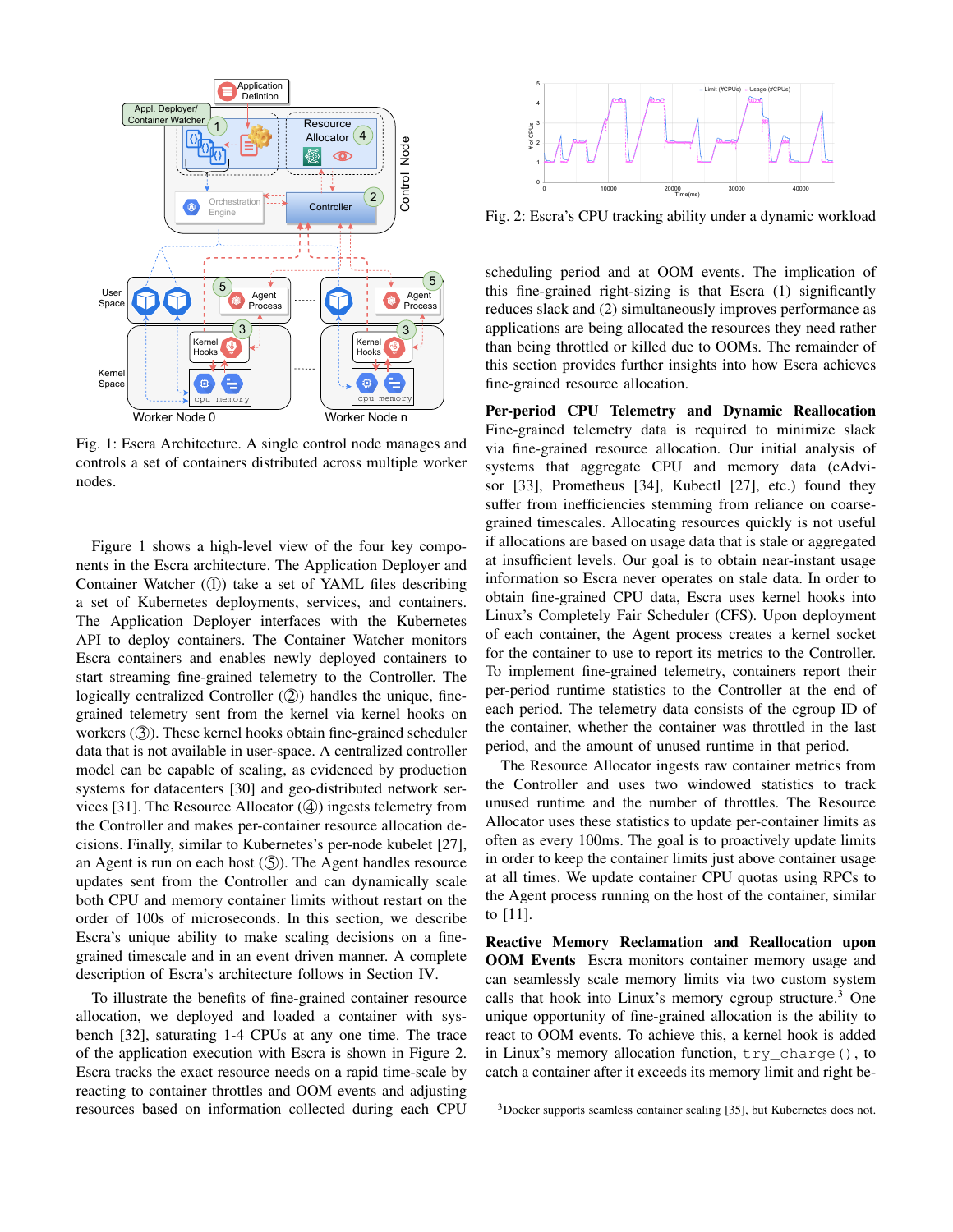fore it gets OOMed. This hook combats inaccurate predictions within autoscalers. For example, VPA [25] and Autopilot [3] scale containers at most once a minute and once every five minutes, respectively. There is a chance a container could OOM between allocation decisions. Our kernel hook allows a container to request more memory from the Controller before the container is killed. While this is a reactive mechanism for memory scaling, the request lookup penalty is orders of magnitude faster than a container crash and restart.

One beneficial aspect of this OOM-preventing kernel event is the Resource Allocator can determine how to allocate additional memory resources depending on the state of the node and the application. If there is available memory on the node, the Allocator can simply scale the needy container up. If the node is under memory pressure, the Controller can launch an aggressive memory reclamation process that reclaims memory from other containers on the node with high slack. Not only will this free up memory for the container in need, but it also increases node utilization, reduces slack, and improves cost-efficiency.

Proactive Periodic Memory Reclamation In order to reduce memory slack, the Escra Controller periodically contacts the Escra Agent on each worker node, asking the Agent to reduce the memory limits of each container on the same node as the Agent. The Agent checks the usage and the limit of each container it manages. If the limit of a container exceeds the usage of the container by more than  $\delta$  bytes, then the Agent shrinks the container memory limit such that the memory limit minus the memory usage equals  $\delta$  bytes. Each Agent then reports back the total reclaimed memory from its containers to the Escra Controller. The Resource Allocator can then give the reclaimed memory to other containers experiencing memory pressure.

#### IV. ESCRA ARCHITECTURE

This section describes the architecture of Escra, our container orchestrator built with Kubernetes, that implements (i) automated container limit settings, (ii) seamless container scaling, (iii) fine-grained resource allocation, and (iv) dynamic, per-tenant resource sharing and collective resource limits enforced at runtime. Escra implements these features using finegrained telemetry, event-based memory scaling, aggregated application-wide resource limits, and a centralized Controller and Resource Allocator.

# *A. Application Deployer & Container Watcher*

The Application Deployer ingests a Distributed Container configuration as a set of YAML files (Figure 1,  $(1)$ ) describing a set of containers, and maximum CPU and memory limits. The maximum CPU and memory limits represent the limit on the aggregate usage of all containers in the application (Figure 3,  $(2)$ ). Prior to deploying the containers via Kubernetes, the Deployer sends the global application limits to the Controller. This informs the Resource Allocator (Figure 1, ⃝4 ) of the total maximum usage of the containers in the deployment. Once the Deployer sends the application limits



Fig. 3: Escra Controller, Resource Allocator, and Distributed Container

to the Controller, the Controller is ready to accept network connections from each container.

Initial limits are set to bootstrap containers when they first deploy but these limits will be changed by the Controller at runtime. The Deployer initializes the CPU and memory limit of each container to:  $global\_cpu\_limit$  $# *contains*$ (1)  $global\_mem\_limit * \sigma$ # containers (2) where  $\sigma$  is a configurable parameter representing the percentage of the global application memory limit to be withheld for containers that experience OOM events.

The Container Watcher integrates with Kubernetes to detect container creation. Upon detection, the Watcher notifies the Agent (Figure 1,  $(5)$ ) located on the same host as the newly created container.

#### *B. Kernel Hooks*

Escra uses kernel hooks to enable fine-grained telemetry and trap OOMs. After an Agent is notified that a new container has deployed, the Agent invokes a custom syscall that carries out three tasks, each implemented via kernel hooks (Figure 1, ⃝3 ). First, the syscall creates a TCP kernel socket to message the Controller (Figure 1,  $(2)$ ) and informs the Controller of the existence of the container. The per-container TCP kernel socket will persist for the life of the container. Once the Controller registers the new container, it updates the container's CPU and memory limit based on the global application limits and current application resource use.

Next, the syscall modifies the container's underlying Linux CPU and memory cgroup structures to enable fine-grained telemetry and event handling. For CPU, the syscall hooks into Linux's Completely Fair Scheduler to extract runtime data to stream to the Controller. At the end of each period, the hook writes the container's cgroup quota, unused runtime (the runtime variable in the CFS Bandwidth kernel structure), and whether the container was throttled in the last period into a shared FIFO buffer in the kernel<sup>4</sup>.

After the hook finishes writing data to the buffer, the runtime of the cgroup is refilled and the next period begins. Percontainer kernel threads consume statistics from the FIFO

<sup>&</sup>lt;sup>4</sup>Note that per-period unused runtime is not available in userspace and while one could interpret similar data from the cpuacct cgroup subsystem, cpuacct was never designed for accuracy and was initially designed as a way to showcase the capabilities of cgroups [36].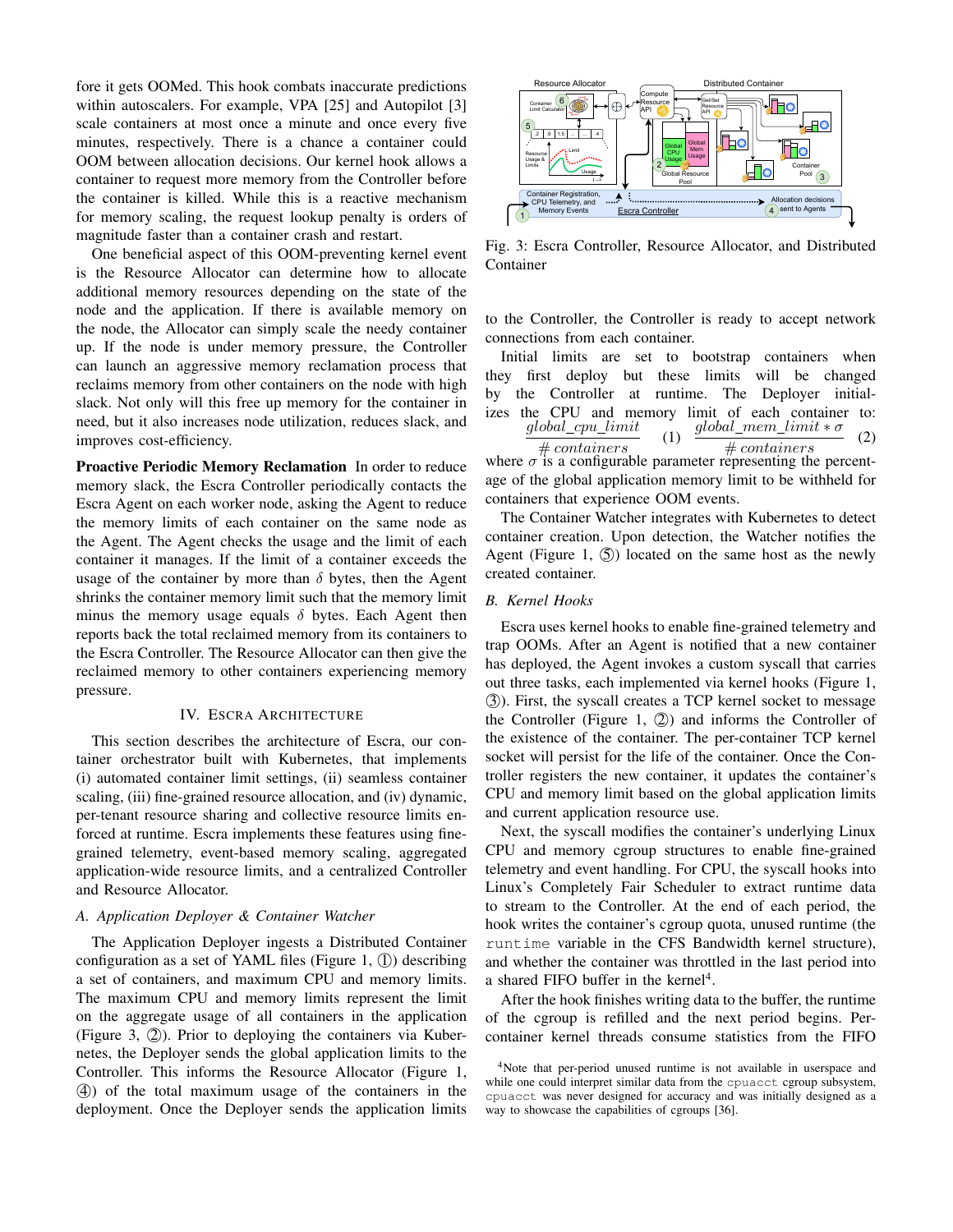queue and send the queued CPU statistics over UDP to the Controller. Along with the container quota and remaining runtime, the CPU statistic message also includes a tag letting the Controller know what container the incoming statistic refers to. The hook will report statistics once per-period for the life of the container.

To handle OOM events, the syscall adds a kernel hook in the memory cgroup structure (mem\_cgroup) for the container. If a container exceeds its memory limit, before it is killed this kernel hook forwards the OOM event to the Controller over the existing TCP kernel socket that was previously used during container initialization. If memory is available in the global application pool, the container can increase its memory limit and continue running.

#### *C. Controller*

The Controller brings all of the system components together and coordinates their interactions. Figure 3 shows a more detailed view of the Controller, Resource Allocator, and the Distributed Container abstraction.

When containers register themselves with the Controller upon deployment, the Controller creates a logical container object and adds it to a pool of the other Escra containers within the application (Figure 3,  $(2)$ ). The logical pool of Escra containers is used to maintain an updated view and status (resource usage, limit, etc.) of the containers it is managing.

Once all containers are deployed and registered with the Controller, the Controller becomes responsible for several additional tasks. The Controller is responsible for launching a periodic memory reclamation process, handling fine-grained telemetry data from all containers, and handling memory requests from containers under memory pressure (Figure  $3$ ,  $(1)$ ). The Controller is also responsible for carrying out allocation decisions made by the Resource Allocator (Figure 3,  $(4)$ ). The Controller is *not* responsible for making those CPU and memory allocation decisions.

The Controller launches a periodic reclamation loop on behalf of the Resource Allocator that triggers each Agent to reclaim excess reserved but unused memory from each container in the cluster. The Resource Allocator determines to what extent each container's memory is resized. Every 5 seconds, the Controller sends a request to each Escra Agent, requesting the Agent to reduce the memory limit of each Escra container,  $C(i)$ , and send back the amount the container was resized by  $\psi$ . This resized value is the amount of memory reclaimed from that specific container. The reclaim process is as follows. The Agent reduces the memory limit on a container if:

# $C(i)_l > C(i)_u + \delta$

where  $C(i)_l$  and  $C(i)_u$  are the memory limit and usage of the container, respectively, and  $\delta$  is a tunable parameter managed and set by the Resource Allocator that represents the memory reclamation "safe margin." If the condition above is satisfied, the container limit is updated via:  $C(i)'_l \leftarrow C(i)_u + \delta$ , otherwise, the container limit is left unchanged. We empirically set

the safe margin to 50 MiB. The amount of reclaimed memory is measured as:

$$
\psi \leftarrow C(i)_l - C(i)_l'
$$

where  $C(i)_{i}^{t}$  is the resized container limit and  $\psi$  is the amount of reclaimed memory. Therefore, for each container that is resized, the Agent passes back to the Controller  $\psi$  bytes of memory. The Escra Controller forwards  $\psi$  bytes to the Resource Allocator which then adds  $\psi$  bytes of memory into the global memory pool via:  $global\_mem\_limit \leftarrow$ global\_mem\_limit +  $\psi$ . Note that the Controller passes all CPU telemetry data, memory requests, and reclaimed memory updates to the Resource Allocator.

#### *D. Resource Allocator*

The Resource Allocator is the lightweight decision-making component that determines the containers whose resources should be allocated to or reclaimed from. The Resource Allocator is composed of three key components. First, it has a global resource pool for both CPU and memory. For CPU and memory, it keeps track of the maximum application limit (Figure 3,  $(2)$ ), the total allocated resources, and the total unallocated (or available) resources (Figure 3,  $\circled{6}$ ). Second, the Resource Allocator collects fine-grained CPU telemetry data from the Controller and uses a lightweight algorithm to make decisions on whether or not to scale up or scale down individual container CPU limits (Figure 3,  $\circledS$ ). Third, the Resource Allocator consumes *out-of-memory* events sent from the Controller and, based on the globally available memory, increases the memory limit of memory-pressured containers.

If a container is not using up to its allocated resource limit, the Resource Allocator will trigger the Controller to take away those excess resources. However, the Allocator is designed to quickly identify when resources need to be given back to containers and will instruct the Controller to update container limits as needed.

# *1) Dynamic CPU Allocation*

The CPU allocation algorithm consumes CPU telemetry data sent from each container across all nodes in order to share CPU allocations across nodes and remain under the maximum CPU limit  $(\Omega_l)$ . At the end of the container running period t, the Resource Allocator consumes a runtime statistic from the Controller. The runtime statistic for a container  $i$  during period t  $(C(i)[t])$  includes the container quota  $(C(i)_q[t])$  in ms, the amount of unused runtime  $(C(i)<sub>a</sub>[t] - C(i)<sub>u</sub>[t])$  in ms, and whether the container was throttled  $(C(i)_{th}[t])$  in the last period  $t$ .

The Resource Allocator uses two sliding windowed statistics that track (i) the excess runtime a container has at the end of each period and (ii) if a container was throttled during the last period. Based on these windowed statistics, the Resource Allocator determines whether a container needs or has excess CPU runtime and updates container quotas. A container quota (or limit) during period t is increased if  $C(i)_{th}[t] = 1$  and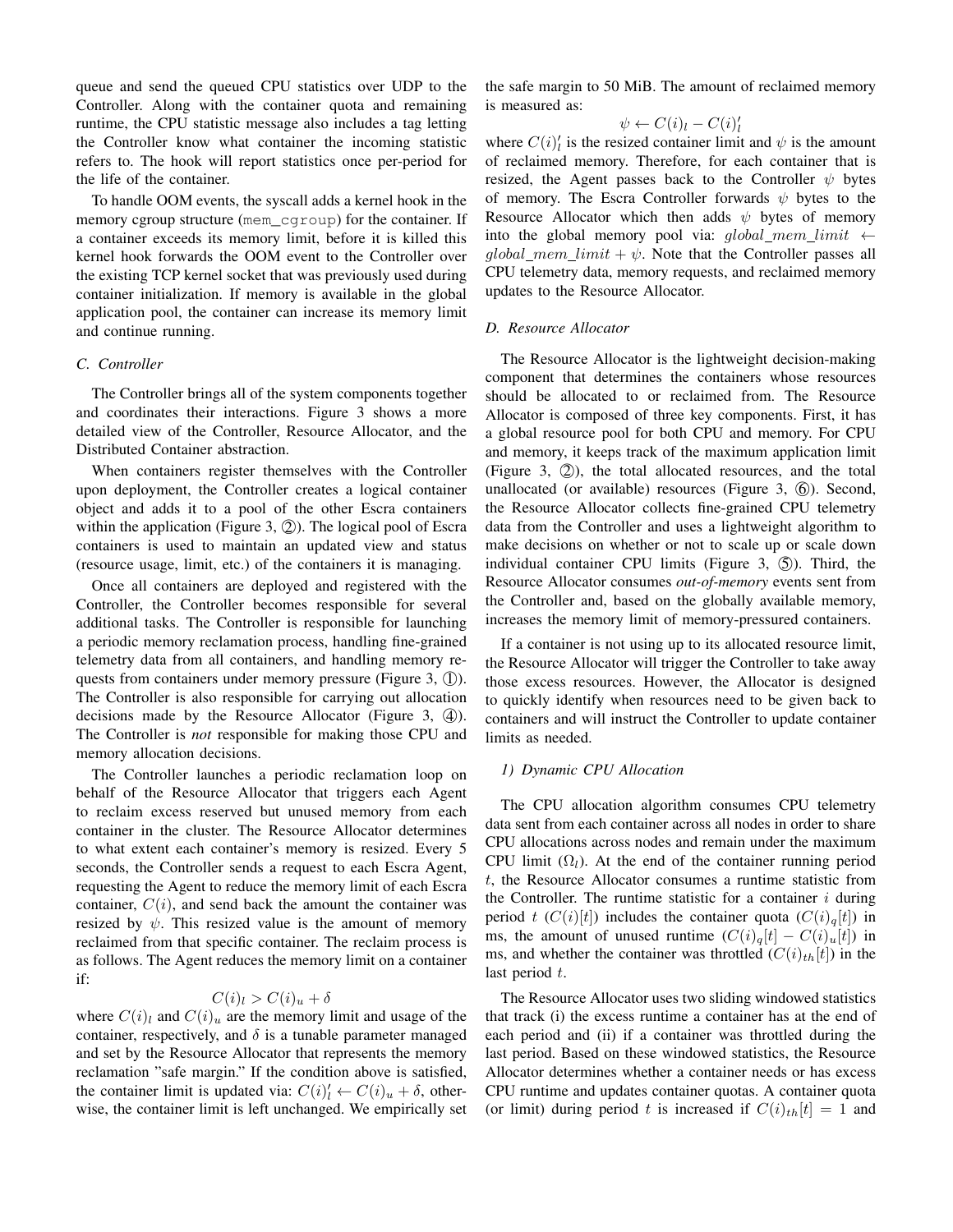will be increased for the following period  $t + 1$  via:

$$
C(i)_q[t+1] = C(i)_q[t] + \frac{\sum\limits_{t=0}^{n} C(i)_{th}[t]}{n} * (\Omega_l - \sum\limits_{i=0}^{\lambda} C(i)_q[t]) * \Upsilon
$$

$$
\sum\limits_{t=0}^{n} C(i)_{th}[t]
$$

where  $\frac{t=0}{t}$  is the windowed statistic measuring the  $n$  average number of throttles over the last *n* container periods,  $\sum_{i=1}^{\lambda} C(i)_{q}[t]$  is the unallocated CPU runtime for the entire *i*=0 application,  $\lambda$  is the number of containers in the application, and  $\Upsilon$  is a tunable parameter that affects the rate at which a container CPU quota is scaled.

A container quota during period t is decreased if  $C(i)_{q}[t] C(i)_{u}[t] > \gamma$ , where  $\gamma$  is a tunable parameter that adjusts when container quotas should be scaled down. A container quota for period  $t + 1$  is scaled down via:

$$
C(i)_q[t+1] = C(i)_q[t] - \frac{\sum_{t=0}^{n} (C(i)_q[t] - C(i)_u[t])}{n} * \kappa
$$
  
\nwhere  $\frac{\sum_{t=0}^{n} (C(i)_q[t] - C(i)_u[t])}{n}$  is the windowed statistic m

n is the windowed statistic measuring the average runtime remaining during the last  $n$  container periods, and  $\kappa$  is a tunable parameter that affects the rate at which container quotas are scaled down. We empirically found that systems with high variance in CPU usage between periods performed better with a larger  $\Upsilon$  and a smaller  $\gamma$  and κ.

#### *2) Dynamic Memory Allocation*

This section details the Resource Allocator algorithm for handling *out-of-memory* events received from containers and ensuring the proper sharing of memory resources across an application. The Resource Allocator determines the amount of additional memory to allocate to containers under memory pressure and the amount of memory to reclaim from containers with unused memory.

The Resource Allocator consumes *out-of-memory* events that are sent from a container just before the container is killed for exceeding its memory limit. Upon receiving an *out-of-memory* event from a container  $C(i)$ , the Resource Allocator checks if there is unallocated memory available in the global resource pool. If there is no available memory (all global memory has been allocated to containers), the Allocator tells the Controller to reclaim unused memory from other containers in the application (described in Section IV-C). We implement *out-of-memory* events in Escra this way to avoid killing a container for exceeding its memory limit when available memory in the application exists.

If the Controller is able to reclaim memory from other containers in the application, the Resource Allocator will allocate a fixed number pages of memory to  $C(i)$  by invoking the Agent to update the memory limit of  $C(i)$ . If the Allocator is unable to reclaim any memory from other containers,  $C(i)$ is killed by the operating system (as is standard).

# *E. Integrating Escra With Serverless Frameworks*

The fine-grained approach to resource allocation in Escra is well suited to serverless environments due to the high degree of multitenancy in serverless systems as well as the shortlived nature of serverless functions. Since functions have short execution times (90% execute in under 1 minute [18]), coarsegrained resource management solutions are insufficient for serverless workloads. Since Escra is fine-grained and designed for use with containers, it is compatible with serverless frameworks that use containers to isolate serverless functions.

We choose OpenWhisk [37], an open-source serverless platform, as an example to illustrate how Escra may be integrated with serverless frameworks. In our configuration, OpenWhisk is deployed via Kubernetes and serverless functions (termed *user actions*) are run in pods. Each pod is deployed as part of the Kubernetes openwhisk namespace. Treating OpenWhisk as a single application, one can use the openwhisk namespace and invoker containerPool memory limit to set global application memory in Escra. We modified pod affinity to ensure OpenWhisk infrastructure was deployed on dedicated infrastructure nodes so there would be no resource contention between architectural components and user actions. While there is no global invoker CPU limit in OpenWhisk, one can set memory and CPU to scale linearly, which indirectly sets a global CPU limit. Escra does not delay container creation in OpenWhisk because the connection between a container and the Controller does not block the container from beginning to execute. Escra already interfaces with Kubernetes so no further modifications are needed for a minimal integration that allows all user action pods to benefit from resource sharing and reclamation.

#### V. IMPLEMENTATION

Escra implementation consists of a total of 14.1k SLOC. The Controller and Resource Allocator are written in C++ and utilize gRPC to communicate with the Deployer, Watcher, and Agents (all written in Go). The Deployer sits on top of Kubernetes and integrates with the Kubernetes deployer API via client-go [38] to deploy Escra containers. Docker is used as the underlying container runtime. The Container Watcher integrates with the Kubernetes work-queue API and communicates with the Agent via gRPC as well.

Escra worker nodes run a custom Linux kernel based on Linux kernel 4.20.16. The custom kernel includes a hook in the CFS cgroup subsystem and in the memory management subsystem. The kernel also includes a custom message structure used for CPU telemetry reporting and memory requests to the Controller. The rest of the kernel modifications include approximately 1,500 SLOC spread across six kernel modules that implement limit resizing and CPU telemetry.

#### VI. EVALUATION

The goal of Escra is to automatically and seamlessly achieve high performance, cost-efficiency, and isolation. As fine-grained allocation is a key capability of Escra, the first goal of our evaluation is to show how much Escra's highly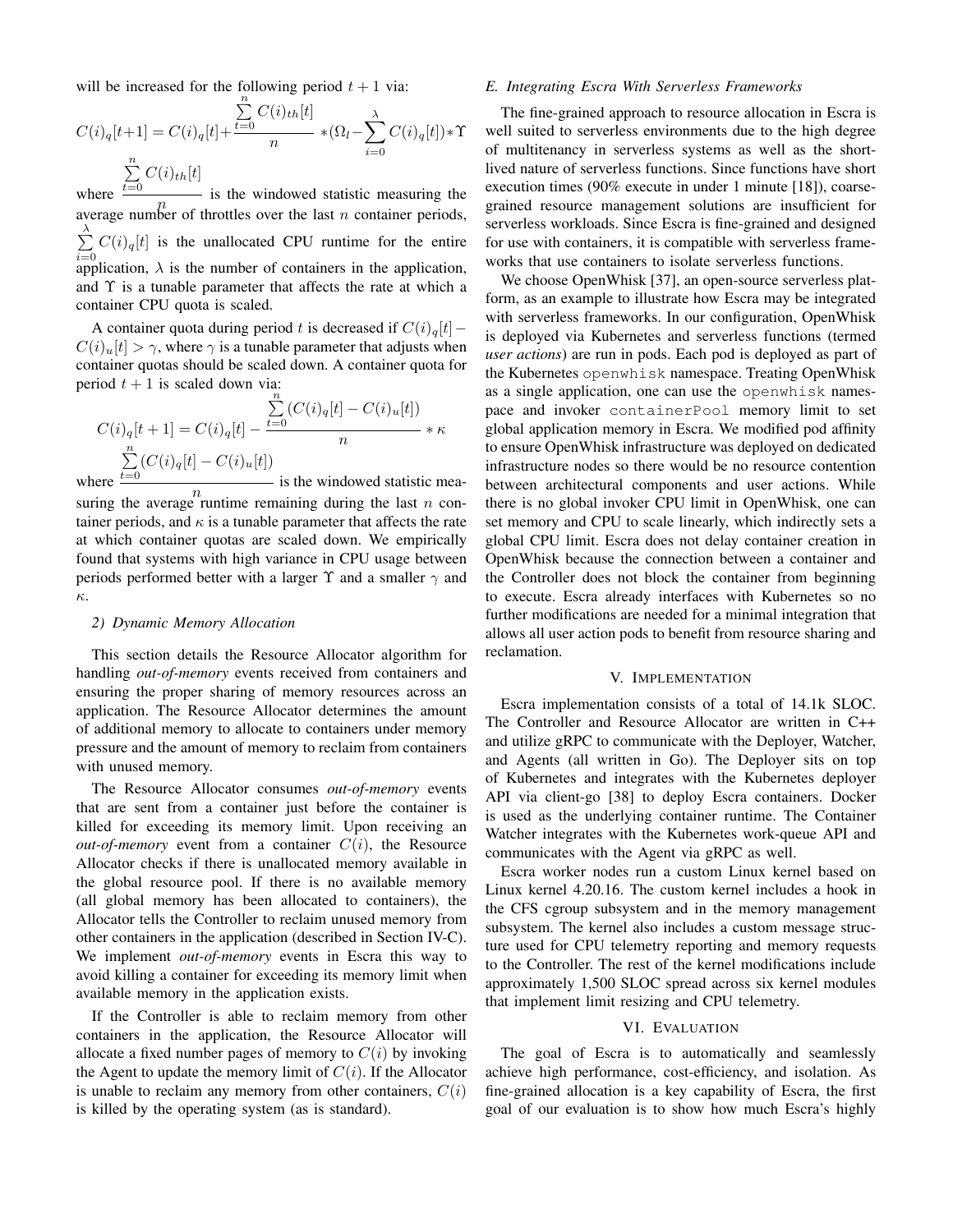reactive decision making process is able to improve both performance and cost-efficiency in comparison to common practice (static allocation) and a state-of-the-art system (Autopilot). Our second goal is to show how Escra can reduce the overall reservation requirements for serverless applications, while maintaining application performance; this has the potential to reduce cost for both the application owner and the infrastructure provider.

# *A. Experimental Setup*

Experiment clusters are created using Cloudlab [39] resources consisting of a control node and worker nodes. Along with the default Kubernetes components, the control node runs the Escra Deployer, Watcher, Controller, and Resource Allocator. Each worker node runs an instance of the Escra Agent.

Microservice Benchmark Applications We first evaluate Escra on a set of four microservice applications running across three worker nodes and one control node. Each node consists of two Intel Xeon Silver 4114 10-core 2.20 GHz CPUs, 192GB of ECC DDR4-2666 memory, and a dual-port Intel X520-DA2 10Gb NIC. We set  $\kappa$  to 0.8,  $\gamma$  to 0.2, and  $\Upsilon$  to 20 in the Resource Allocator for all experiments unless otherwise stated.

The microservice applications represent a set of four interactive, real-world benchmarks: (1) *MediaMicroservice* [40] (32 containers): a microservice similar to IMDB [41] where users can search, review, rate, and add films, (2) *HipsterShop* [42] (11 containers): an online shopping microservice consisting of standard browsing and purchasing of various items, (3) *TrainTicket* [43] (68 containers): a microservice that simulates a train ticket booking service consisting of searching, booking, modifying tickets, and (4) *Teastore* [44] (7 containers): a simulated online tea store where users can browse and purchase hundreds of various teas.

For each microservice experiment we load the microservice with one of four workload distributions: a fixed request rate, an exponentially distributed request rate, a bursting request rate, and an Alibaba datacenter trace [45]. The Fixed workload sends requests at a constant 400 requests per second. The Exponential (Exp) workload sends requests in an exponential distribution with  $\lambda = 300$ . The Burst workload sends a fixed 50 req/sec. with an additional 10 second exponential burst of requests where  $\lambda = 600$  every 20 seconds. Finally, the Alibaba workload is sped up by 10x and sends requests at rates anywhere from 56-548 req/sec.

Evaluation Metrics Below is a list of metrics used in this section (derived from [3]):

- Absolute Slack: The container CPU or memory limit minus the container CPU or memory usage.
- Application Throughput: Measured in successful requests per sec.
- Application 99.9%ile Latency: Measured as the 99.9%ile end-to-end latency.

Autopilot Implementation Autopilot [3] is not open-source so we implemented a recreation of the Autopilot ML recommender to compare against Escra. The Autopilot ML recommender is inspired by a multi-armed bandit problem in which an agent tries to use the best set of arms to maximize the total reward gain over time. Some parameters used in the Autopilot algorithm are manually tuned by their engineers  $(w_0,$  $w<sub>u</sub>$ , etc.). As they did not specify what values they used for these parameters, we tuned them to values that resulted in the best performance.

Note that Autopilot defaults to updating container limits every 5 minutes. We tested the update period of Autopilot at 60, 30, 10, and 1 seconds and saw finer-grained update periods achieve better performance. The throughput of HipsterShop with Autopilot at 1, 10, 30, and 60 second update periods degrades from 422 req/sec. to 382 req/sec. to 279 req/sec. to 108 req/sec., respectively. While we do not know how practical it is to run Autopilot at that granularity at scale, we show comparisons against 1 second intervals as a best case for Autopilot.

#### *B. Performance - Cost-Efficiency Trade-off*

Intuitively, there exists a resource allocation trade-off between performance and cost-efficiency. One can allocate a large amount of resources to eliminate any possible performance penalty (measured in throughput and latency), but this leads to poor cost-efficiency (measured in terms of slack). In contrast, one can significantly under-allocate resources and improve the cost-efficiency, but this is at the price of reduced performance. We further examine this trade-off in the context of both common practice (static allocation) and stateof-the-art (Autopilot), and illustrate that Escra achieves better performance and cost-efficiency than each system, and that the other systems compromised on one of the metrics.

First, we estimated the resources needed for the MediaMicroservice from the Deathstar Benchmark [40] by profiling each container and measuring maximum CPU and memory usage. We then ran the application in underutilized (limits set at 0.75x the profiled max), best-estimate (set at 1.0x), and safe buffer (set at 1.5x) cases. For each case, we measure the endto-end performance (latency and throughput) and slack (CPU cores allocated minus cores used, and MiBs allocated minus MiBs used). As expected, performance increased (i.e., latency decreased and throughput increased) with more resources allocated; however, slack (resource wastage) also increased. We find the 1.5x allocation level illustrates a sufficient buffer and use that setting for evaluating the trade-offs in comparison to Autopilot and Escra.

For this evaluation, we deployed each microservice and used the workload generation-based benchmarking tool wrk2 [46] with the four different workloads. Each application is evaluated when managed by 1.5x static limits, Autopilot, and Escra. This setup allows us to measure both latency and throughput to quantify the performance in each approach, and slack to quantify the cost-efficiency of each approach. Figure 4 shows the resulting *change* in latency and *change* in throughput between Autopilot and Escra and between static limits and Escra for all four applications and workload distributions.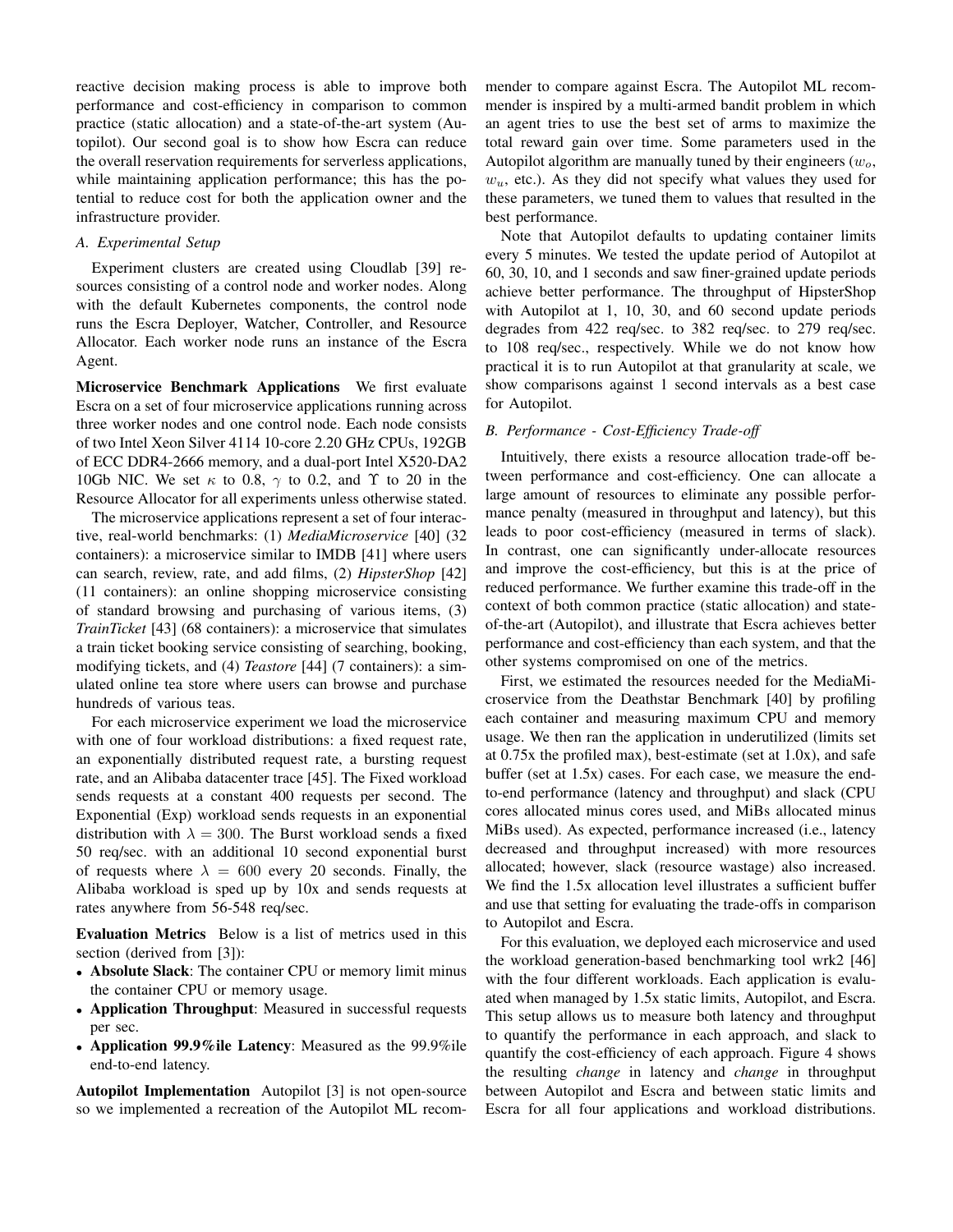| App<br>Comp.           | Avg. $\Delta$<br>Latency | Avg. $\Delta$<br>Tput. | Avg. $\Delta$ 50%<br><b>CPU Slack</b> | Avg. $\Delta$ 99%<br><b>CPU Slack</b> | Avg. $\Delta$ 50%<br>Mem. Slack | Avg. $\Delta$ 99%<br>Mem. Slack |
|------------------------|--------------------------|------------------------|---------------------------------------|---------------------------------------|---------------------------------|---------------------------------|
| Static vs.<br>Escra    | 38.0%                    | 25.4%                  | 81.3%                                 | 74.2%                                 | 55.0%                           | 95.9%                           |
| Autopilot<br>vs. Escra | 36.1%                    | 54.5%                  | 78.3%                                 | 78.6%                                 | 26.7%                           | 68.9%                           |

TABLE I: Average performance increase and average slack reduction for both CPU and memory between static and Escra and between Autopilot and Escra. Escra improves performance, while significantly reducing slack

Table I summarizes our results and is broken down in the subsequent sub-sections.

# *C. Static Allocation vs. Escra*

We first look at the change in both latency and throughput between a statically allocated application and an application deployed with Escra. Table I show that on average, Escra decreases latency by 38% and increases throughput by 25.4% compared to statically allocated applications. Escra can achieve these performance numbers with an average 50%ile and 99%ile CPU slack improvement of 81.3% and 74.2%, respectively. Escra also decreases 50%ile and 99%ile memory slack by 55% and 95.9%, respectively.

In an ideal world, we would not see a performance improvement from Escra over a statically deployed application allocated 1.5 times the peak measured resource usage; the static deployment would never experience any throttles or OOMs. However, this result is a testament to how difficult it is for developers to set resource limits on containers [3], [10]– [13]. Not only is it hard to profile containers, since you never know what the workload rate is truly going to be, but also the tools to measure resource usages (especially for CPU) tend to aggregate over seconds to minutes, smoothing out usage spikes [33], [34], [47].

The other reason for the performance difference between Static Allocation and Escra is from the fact that Escra can dynamically share and shift resources between containers at runtime. For example, in a static deployment, when a container is underutilized  $(C_u)$  and another container is getting throttled  $(C_t)$ ,  $C_t$  cannot use any of  $C_u$ 's resources. However, in Escra  $C_u$  is scaled down while  $C_t$  is scaled up (without exceeding the per-application global limit). Escra's ability to shift resources among containers and enforce a per-application limit at runtime, enables an application to fully utilize its allocated CPU and memory. This is a Distributed Container's main difference to Resource Quotas [22], [23]. Resource Quotas are only enforced at container deploy time, so in the case above,  $C_t$  cannot scale up because  $C_u$  is already deployed and the global limits were enforced on deployment. In the case of VPA [25] (discussed in Section II), the autoscaler would have to constantly kill and restart containers as CPU usages changed.

We break down TrainTicket with Fixed and Teastore with Alibaba experiments in the following paragraphs to help illustrate the ability of Escra to achieve both high performance and cost efficiency.

TrainTicket with Fixed Workload Figure 4 shows that TrainTicket with Fixed performs slightly worse with Escra than with static allocation, seeing a 5.5% decrease in throughout. Examining the slack in Figures 5a and 6a, 50% of the time, the static allocation has over 2.5 cores of CPU slack and 256MiB of memory slack. In contrast, Escra has a 50% CPU slack of 0.14 cores (a 17.9x improvement) and memory slack of 49MiB. This experiment shows the trade-off the static deployment makes, sacrificing significant cost-efficiency for a slight performance increase.

Teastore with Alibaba Workload Escra improves latency and throughput of Teastore by 25.7% and 51.6%, respectively. Figures 5b and 6b show while Escra is able to increase performance, it can do so while reducing 50%ile and 99%ile CPU slack by over 81% and 74% respectively, while also significantly reducing memory slack.

# *D. Autopilot vs. Escra*

Autopilot aims to reduce slack without sacrificing performance using ML. However, Table I shows on average, Escra decreases latency by 36.1% and increases throughput by 54.5% compared to Autopilot. Table I also shows Escra's average 50%ile and 99%ile CPU slack improvement over Autopilot is 78.3% and 78.6%, respectively. Escra also decreases 50%ile and 99%ile memory slack by 26.7% and 68.9%, respectively. We further examine the results of two of these experiments below to determine how Escra can achieve both high performance and high cost efficiency.

HipsterShop with Exp Workload In a few cases, Autopilot gets some performance improvements over Escra since it trades for performance gains at the cost of slack. Autopilot increases the throughput of HipsterShop compared to Escra by 3.16%. However, Figures 5c and 6c show Autopilot over allocates resources, with the median slack greater than 1.43 cores and 20% of allocations over 2.38 cores. For Escra, the median slack is 0.12 cores (an 11.6x decrease) with an 80%ile CPU slack of 0.35 cores.

MediaMicroservice with Burst Workload Figure 4 shows Autopilot degrades MediaMicroservice with Burst throughput and increases its latency. This indicates that Autopilot fails to quickly react to rapid and significant changes in CPU workloads and memory usages, resulting in low slack but higher latency and lower throughput. For the same application and workload, Escra is able to not only increase latency and throughput performance by 16.6% and 84.3%, but also able to reduce slack over Autopilot. Escra has a 99%ile slack less than 66% of a core and a 99%ile memory slack of 46MiB.

# *E. Takeaways*

Table I, Figure 4, and the four cases above show Escra rarely performs worse than static allocation and Autopilot, but when it does, the performance degradation is small and the slack savings are significant. When Escra outperforms the static allocation and Autopilot, Escra does so with significantly reduced slack, proving that Escra is able to achieve both high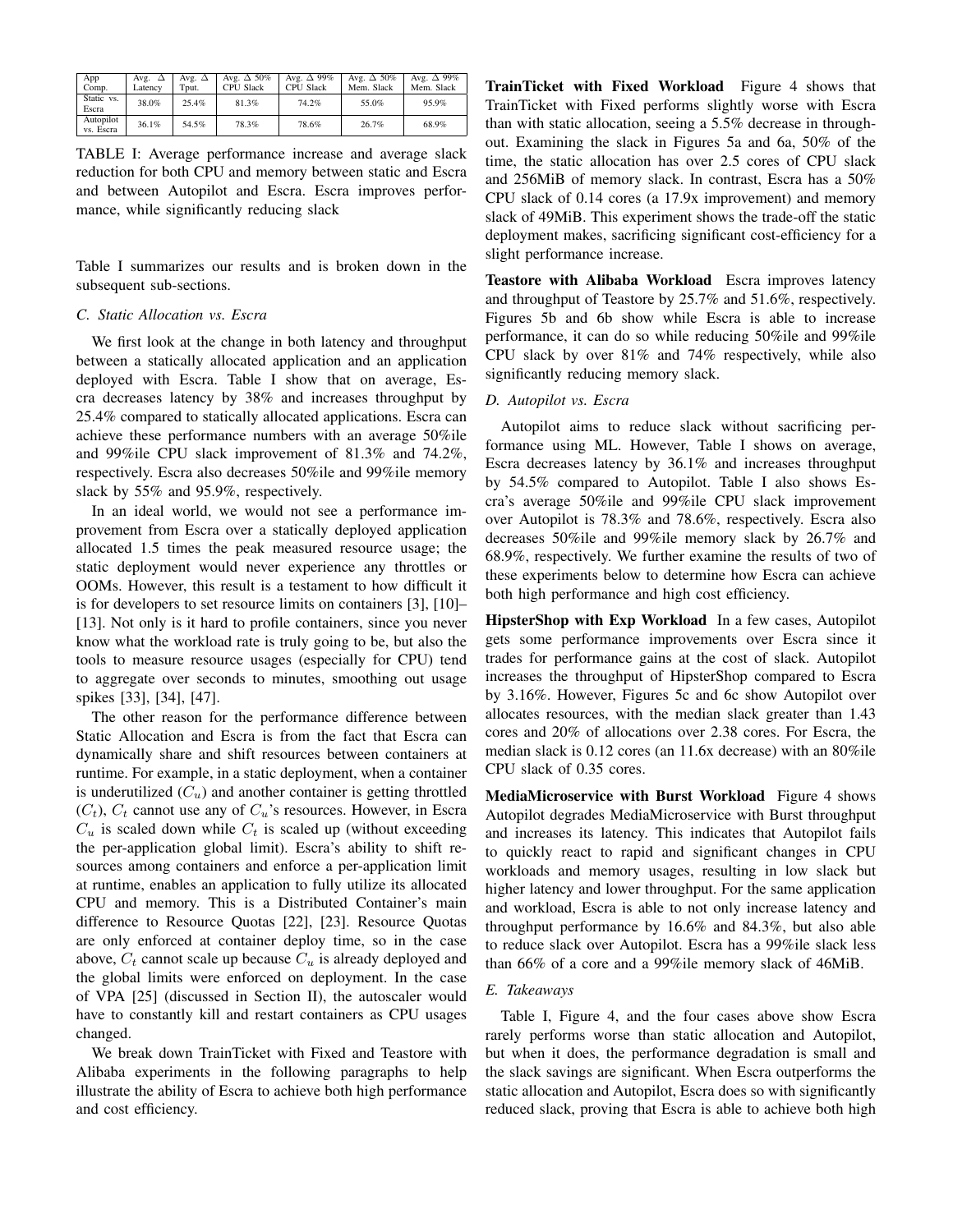

Fig. 4: Change in 99.9% latency and throughput between Autopilot, the 1.5x measured peak static allocation and Escra. Note: TrainTicket with Burst and Exp workloads experienced a throughput increase of 134% and 324% respectively but are cut off at the top of the figure



Fig. 5: CPU slack CDFs comparing Escra, Autopilot, and statically deployed resources across the MediaMicroservice, HipsterShop, TrainTicket, and Teastore microservices with various workloads



Fig. 6: Memory slack CDFs comparing Escra, Autopilot, and statically deployed resources across the MediaMicroservice, HipsterShop, TrainTicket, and Teastore microservices with various workloads. The x-axis is log scale

performance and high cost efficiency. One of the key reasons for the high performance Escra is that Escra is able to greatly reduce OOMs. In all 32 experiments, Escra experienced zero OOMs, while Autopilot had up to 8 OOMs in a single experiment.

#### *F. Serverless*

This section shows how Escra integrates with Open-Whisk [37] by benchmarking two applications: ImageProcess and GridSearch. We run ImageProcess with one control node, three worker nodes, and two nodes reserved for serverless infrastructure (i.e., OpenWhisk and and a data store). The GridSearch application runs with one additional worker node. Each node is composed of two Xeon E5-2650v2 8-core 2.6 Ghz CPUs, 64GB of DDR-3 memory, and a dual-port Intel X520 10Gb NIC. For both applications OpenWhisk is configured to create each user action pod with 1 vCPU for CPU request and limit, and 256 MiB of memory. We set  $\kappa$  to 0.8 and  $\gamma$  to 0.2 for both applications and  $\Upsilon$  to 35 for ImageProcess and 20 for GridSearch in the Resource Allocator.

Serverless Benchmark Applications ImageProcess is a single-function application inspired by the image processing application in [48]. The function reads an image from a database, processes image metadata, creates a thumbnail, and writes the thumbnail to the database. Our workload is simple: an ImageProcess request is sent every 0.8 seconds over 10 minutes. We perform four iterations of the experiment for a total of 3k invocations for each test case. At the beginning of each experiment, we ensure there are no ImageProcess pods running (to ensure initial cold starts).

GridSearch is a traditional approach for tuning hyperparameters in classifiers. This batch-like application [49] uses ˜115 serverless function pods to classify an Amazon product review dataset using scikit-learn [50] and tunes the classifier hyperparameters using the GridSearch algorithm. Each function is charged with completing tasks until all 960 tasks are completed. GridSearch uses the Lithops framework [51] for orchestration. We set the Lithops serverless backend to OpenWhisk and the Lithop storage backed to Redis.

The reason Υ is set to different values for GridSearch verses ImageProcess is due to the differences in workload characteristics. In GridSearch, each user action is relatively long-lived as each action is a worker that will complete as many tasks as possible. Thus, it was performant to give Υ for GridSearch the same value used for microservices. In ImageProcess, a user action is a short-lived request. As such, container reuse is common and containers may experience periods of idleness between user actions. Increasing Υ allows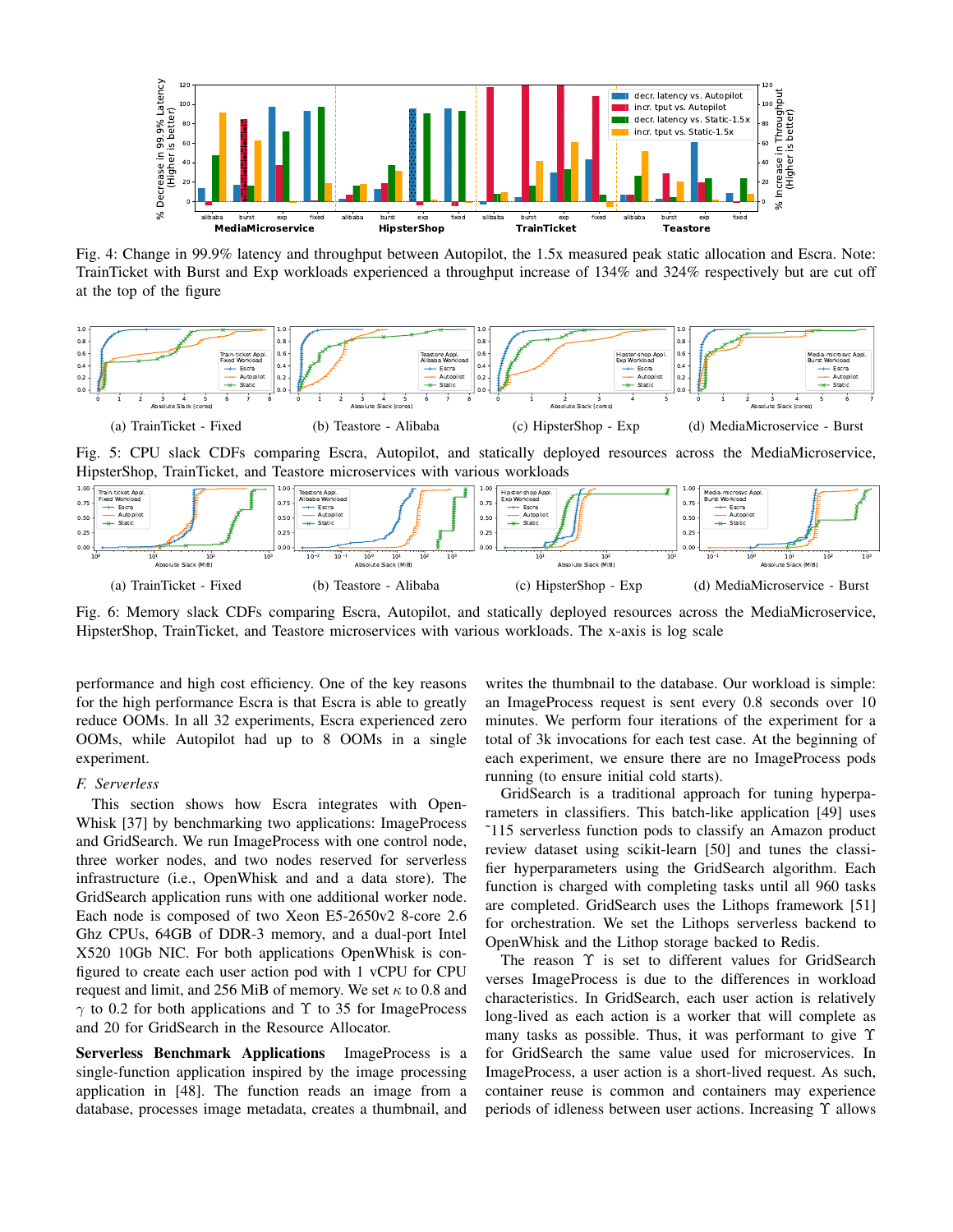

(a) ImageProcess request latency (b) GridSearch application latency

Fig. 7: Serverless latency CDFs

containers to more quickly be granted the resources they need as they are created and as they transition from idle (unused) to used (running a user action).

Evaluation Metrics Below are the metrics used in the evaluation of the serverless benchmarks:

- Aggregate Limits: Since it is common in serverless systems to bill based on total usage, and serverless providers have a strong incentive to pack as many functions as possible per server, instead of CPU/memory usage per pod we focus on the aggregate of container CPU and memory limits.
- Application Latency: Measured in end-to-end latency per request (ImageProcess) or job (GridSearch)
- *G. OpenWhisk vs. Escra + OpenWhisk*

Performance We first consider ImageProcess performance for OpenWhisk alone and OpenWhisk + Escra. Figure 7a shows that, up to the 80th%ile, OpenWhisk + Escra sees modest performance gains over OpenWhisk alone while the overall 99th%ile latency remains similar for both. The average invocation latency with OpenWhisk + Escra is 1.99 seconds as opposed to 2.12 seconds with OpenWhisk alone. Unlike other applications tested with Escra, ImageProcess requires Escra to handle a variable number of pods as the number of application pods at the start of each benchmark iteration is zero. The similarity in tail latency between OpenWhisk alone and OpenWhisk + Escra indicates that Escra is capable of supporting the dynamic scale-up of application pods needed in serverless environments.

To obtain a CDF of GridSearch application latency, we ran GridSearch on: (1) OpenWhisk alone, (2) OpenWhisk + Escra with the same amount of resources allocated as in the OpenWhisk alone experiment, and (3) OpenWhisk + Escra with 80% of the application resource limits allocated compared to OpenWhisk alone. We ran the application 50 times for each configuration. Interestingly, we observe the same average latency (∼300 seconds) when we run GridSearch by allocating equal resources to OpenWhisk and Escra + OpenWhisk (cases 1 and 2) and only 1% higher average (303 seconds) for case 3, showing Escra can allocate fewer resources to an app and maintain similar performance. As is indicated in Figure 7b, Escra + OpenWhisk outperforms OpenWhisk alone at 99%ile and has lower tail latency.

Efficiency Figure 8 shows aggregate CPU and memory limits for OpenWhisk and OpenWhisk + Escra for ImageProcess. On average, OpenWhisk + Escra sets the limit at 7 vCPU whereas OpenWhisk static allocation results in a limit of 12 vCPU, resulting in a savings of approximately 5 vCPU for identical workloads. For memory, the difference in the limit averages around 1550 MiB.

According to Figure 9, OpenWhisk allocates 113 vCPUs for GridSearch on average. On the other hand, Escra + Open-Whisk was able to reduce the vCPU allocation to 53 vCPUs. For memory, on average, OpenWhisk sets the application aggregate limit to 29087 MiB while Escra + OpenWhisk is able to run the same GridSearch application with an application limit of 22264 MiB. On average, Escra + OpenWhisk saves 60 vCPUs and roughly 7 GiB of memory space.

# *H. Takeaways*

As shown in the ImageProcess and GridSearch benchmarks, Escra only minimally effects function latency while providing significant resource savings on static CPU/memory limits. In sum, Escra increased efficiency while maintaining performance. ImageProcess in particular shows that Escra is able to handle a dynamic and rapid increase in number of application pods. The GridSearch results showcases how Escra can help running batch-like, data intensive, long-running applications with fewer resources but without increasing latency.

# *I. Escra MicroBenchmarks and Overheads*

Why a 100ms Report Period? Escra uses a 100ms CPU telemetry report frequency for two main reasons. First, 100ms complements the default Linux CFS period. Second, we measured the 99% end-to-end latency performance across various report frequencies every 50ms from 50ms to 200ms. Collecting CPU statistics at the end of every period (100ms) and reporting them directly to the controller resulted in the lowest application latency.

Escra Network Overhead Escra sends usage statistics over UDP to the Controller and the Controller launches RPC calls to the Agent process to update container limits. The peak network overhead measured for 32 containers is 12.06 Mbps. Since the majority of the bandwidth usage comes from the per-container CPU telemetry, we expect the network overhead to scale linearly with the number of containers managed. An investigation into how Escra scales as containers are geographically farther away from the Controller and Resource Allocator (increasing network latency) is left to future work.

Escra CPU Overhead The largest CPU consumers in Escra are the Controller, Resource Allocator, and the kernel threads running on each worker node reporting telemetry data. The Controller consumes the most CPU out of the three since the the memory reclamation process relies on the cAdvisor API [33], consuming up to 85% of a core. Replacing the cAdvisor functionality with memory limit/usage system calls would greatly reduce the memory reclamation overhead. Without cAdvisor, the Controller and Resource Allocator together use 5.7% of a core with 68 containers. For a cloud-scale analysis, we assume a separate Escra Controller and Resource Allocator that manage each application. Escra Controllers and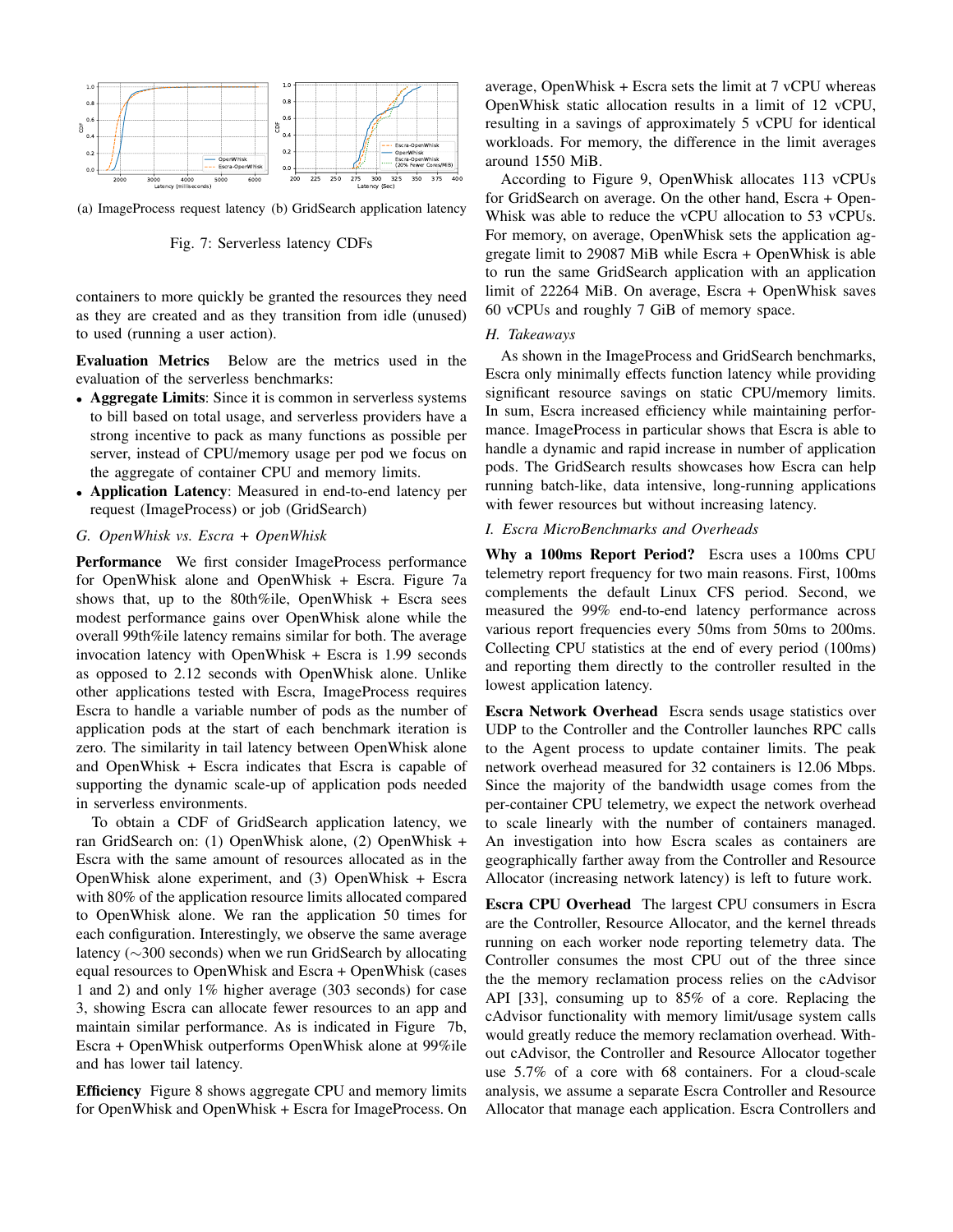

Fig. 8: Aggregate memory and CPU limits averaged per second over four test iterations for ImageProcess. We highlight the difference (savings) between OpenWhisk limits and OpenWhisk + Escra limits with the savings graphs.



Fig. 9: Aggregate memory and CPU limits over 5 minutes of running GridSearch. We highlight the difference (savings) between OpenWhisk limits and OpenWhisk + Escra limits with the savings graphs.

Allocators are able to manage 1,192 containers per core. Assuming 20 cores per node, a collection of Escra Controllers and Allocators can manage up to 23,859 containers per node. Note, as more containers are registered with the Controller, the mean time between subsequent container stats increases sublinearly.

# VII. DISCUSSION AND FUTURE WORK

This section discusses how Escra affects cloud ecosystems and describes some directions for future work.

Multi-tenant Building a fully-fledged cluster management system that takes advantage of Escra remains future work. The contribution of this paper is that fine-grained, eventdriven resource allocation is possible and performs well. While Escra can effectively reduce slack and increase performance, it remains an open question in how such benefits translate to a large-scale, complex, multi-tenant system.

Serverless Our initial implementation of OpenWhisk + Escra is naive in several ways: (1) all containers are treated as the same application; the framework would need to modify this to deploy pods in per-tenant namespaces, and (2) the OpenWhisk invoker remains unaware of the actual CPU and Memory limits being used; it would need to be modified to ingest current usage and limits from Escra. We leave these to future work.

Beyond the efficiency benefits of using Escra in serverless systems, the Distributed Container abstraction may further be useful for billing and accounting in serverless systems [52], [53]. Many commercial frameworks set global limits on serverless applications by setting an invocation limit (i.e., the maximum number of concurrently running functions). With the Distributed Container abstraction, it would be possible to instead limit based on maximum memory or CPU usage. The study of limits and billing using Distributed Containers in serverless systems is a subject of future work.

# VIII. CONCLUSION

This work illustrates how current orchestration systems fail to achieve both high performance and cost efficient container deployments, typically trading performance (throughput, latency) for cost-efficiency (slack) or vice versa. We motivate the need for a fine-grained and seamless container scaling orchestrator and propose a solution: Escra. Escra uses kernel hooks to generate both fine-grained telemetry and OOM handling events that allow a logically-centralized Escra Controller to allocate resources within 100s of milliseconds. As a result, Escra minimizes CPU slack by over 10x compared to our implementation of Autopilot. Escra also reduces application limits in serverless frameworks, saving more than 2x the CPU and memory resources over a standard serverless deployment. Escra's comparison to static approaches, Autopilot, and OpenWhisk deployments indicates fine-grained container scaling finds the balance between performance and efficiency while maintaining isolation. Escra is open-sourced at https: //github.com/gregcusack/Escra.git.

#### **REFERENCES**

[1] G. Cusack, M. Nazari, S. Goodarzy, P. Oberai, E. Rozner, E. Keller, and R. Han, "Efficient microservices with elastic containers," in *Proceedings of the 15th International Conference on Emerging Networking EXperiments and Technologies*, ser. CoNEXT '19 Companion. New